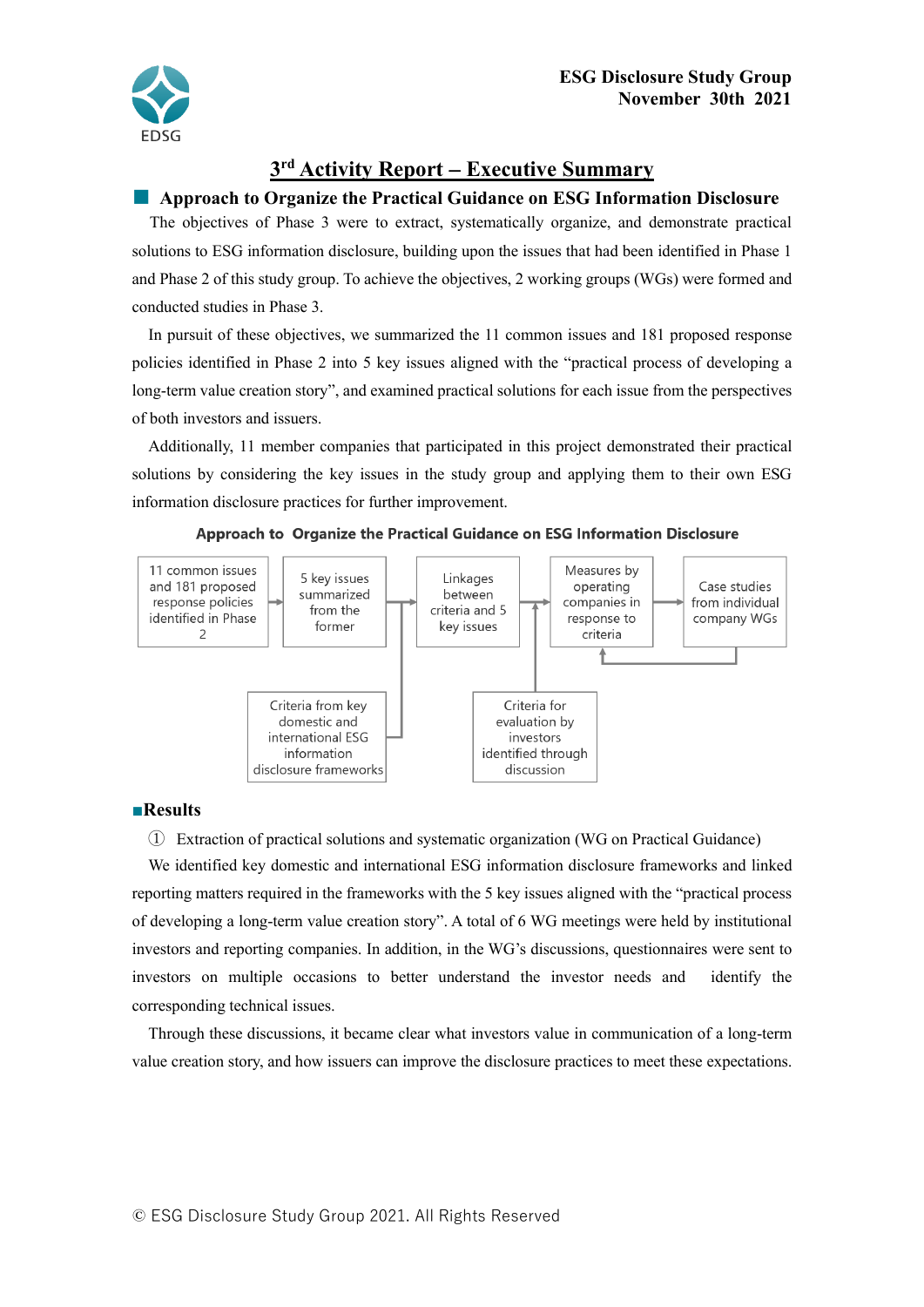

| Results of Discussion from the WG on Practical Guidance on ESG information |  |
|----------------------------------------------------------------------------|--|
|----------------------------------------------------------------------------|--|

| Issue                                                                | Actions                                                   | Criteria for evaluation by<br>investors                                                                             | <b>Measures by operating</b><br>companies (examples)                                                               |
|----------------------------------------------------------------------|-----------------------------------------------------------|---------------------------------------------------------------------------------------------------------------------|--------------------------------------------------------------------------------------------------------------------|
| ① Establishing an<br>ideal vision from a<br>long-term<br>perspective | 1. Group discussion                                       | <b>Expression of what makes the</b><br>company unique:<br>To understand the company's<br>unique strengths and other | <b>.</b> Explaining the past events<br>that led to the current<br>business model and future<br><b>ideal</b> vision |
| 2 Formulating a<br>value creation story<br>from a long-term          | by investors and<br><i>issuers</i><br>2. Investor surveys | competitive advantages that<br>are key to achieving the ideal<br>vision                                             | <b>. Clarifying the company's</b><br>perception of their value in<br>the value creation story                      |
| perspective                                                          | 3. Collecting and                                         | <b>Consistency with the</b><br>company's strategy:                                                                  |                                                                                                                    |
| 3 Setting goals and<br>indicators from a<br>long-term<br>perspective | sharing best<br>practices                                 | To determine whether the<br>strategies and corporate<br>activities lead to the<br>achievement of the ideal          | <b>.</b> Explanation of the linkage<br>between corporate<br>philosophy and value<br>creation                       |
| 4 Establishing                                                       |                                                           | vision                                                                                                              |                                                                                                                    |
| governance<br>structures that<br>support long-term<br>value creation | To be considered in<br>Individual Company                 | <b>Commitment by</b><br><b>Management:</b><br>To judge the seriousness of<br>the management's                       | <b>. Designing a system for</b><br>regular discussions by<br>management, including the<br>understanding of the     |
| 5 Disclosure and<br>engagement                                       | WGs and Phase 4                                           | commitment to achieving the<br><b>ideal</b> vision                                                                  | progress of materiality in the<br>content of reports to the<br><b>Board of Directors</b>                           |

② Case studies by demonstrating practical solutions

In this phase, 11 member companies demonstrated practical solutions to key issues related to ESG information disclosure in parallel with the development of the practical guidance.

Specifically, each of the 11 companies selected aspects of their ESG information disclosure (e.g. integrated reporting) that they wish to be reviewed, and compiled practical measures to improve the content of their disclosure through feedback from cooperators such as institutional investors and with reference to the practical solutions described above. After drafting of initial improvement measures, the company once again received feedback from them, and examined effectiveness and practicality of the solutions by comparing the content of their disclosure before and after the demonstration.

#### **■Schedule for future activity**

Based on the practical issues related to the formulation of long-term value creation stories, clarified evaluation criteria by investors, methods for disclosure by reporting companies, and good practices systemized in this phase, three activities are planned for the next phase. Specifically, we plan to analyze the indicators, including the background concepts, proposed by existing ESG information disclosure frameworks and identify which ESG indicators are common and applicable to all issuers and which are industry-specific indicators. Secondly, we plan to share the issues and challenges faced through the process of preparation and implementation of enhanced ESG disclosure, and conduct casestudies and discussions on how to improve operational efficiency. Third, the outcomes of these three activities will be compiled into a white paper that will become the culmination of this study group.

#### **■Message**

Many Japanese companies face similar difficulties how long-term value of the companies can be